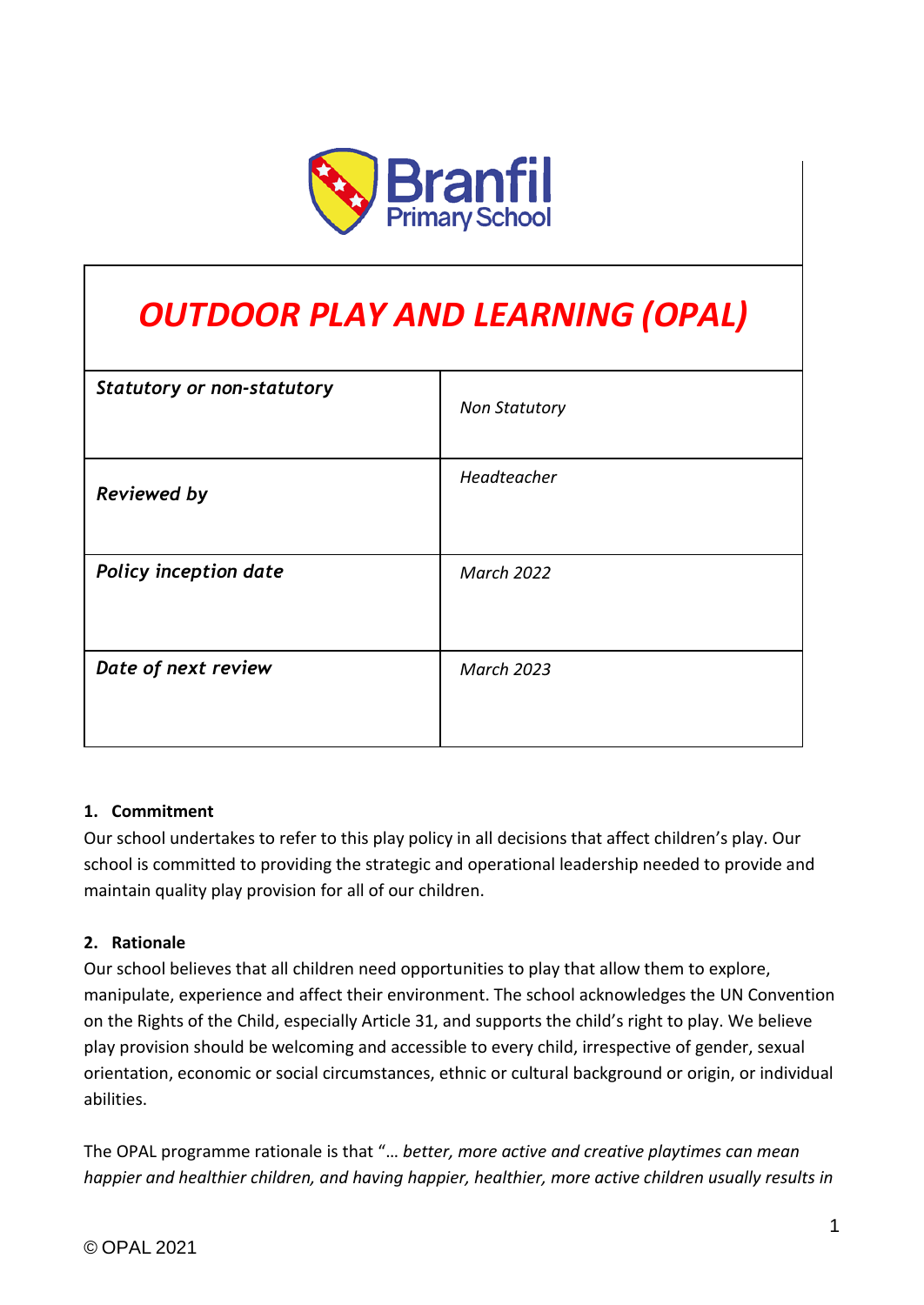*a more positive attitude to learning in school, with more effective classroom lessons, less staff time spent resolving unnecessary behavioural problems, fewer playtime accidents, happier staff and a healthier attitude to life."*

## **3. Definition and value of play**

Play is defined as any freely chosen activity that a child finds satisfying and creative. It may or may not involve equipment or other people. We believe play has many benefits, including:

- Play is critical to children's health and wellbeing, and essential for their physical, emotional, social, spiritual and intellectual development.
- Play enables children to explore the physical and social environment, different concepts and different ideas.
- Play enhances children's self-esteem and their understanding of others through freely chosen social interactions, within peer groups, with individuals, and within groups of different ages, abilities, interests, genders, ethnicities and cultures.
- Play requires ongoing communication and negotiation skills, enabling children to develop a balance between their right to act freely and their responsibilities to others.
- Play enables children to experience a wide range of emotions and develop their ability to cope with these, including sadness and happiness, rejection and acceptance, frustration and achievement, boredom and fascination, fear and confidence.
- Play encourages self-confidence and the ability to make choices, problem solve and to be creative.
- Play maintains children's openness to learning, develops their capabilities and allows them to push the boundaries of what they can achieve.

We believe that OPAL fully supports all of our school values by:

- encouraging children to **LOVE** learning, whilst also developing a love of life and themselves
- giving children rich opportunities to **EXPLORE** through play by being curious, asking questions and learning from their mistakes
- enabling children to **ASPIRE** by continually learning and developing throughout the school day and meet their own personal goals
- helping children to develop **RESPECT** for themselves, each other and the environment
- providing opportunities for our children to **NURTURE** their mental and physical health.

#### **4. Aims**

In relation to play, our school aims to:

- ensure play settings provide a varied, challenging and stimulating environment.
- allow children to take risks and use a common-sense approach to the management of these risks and their benefits.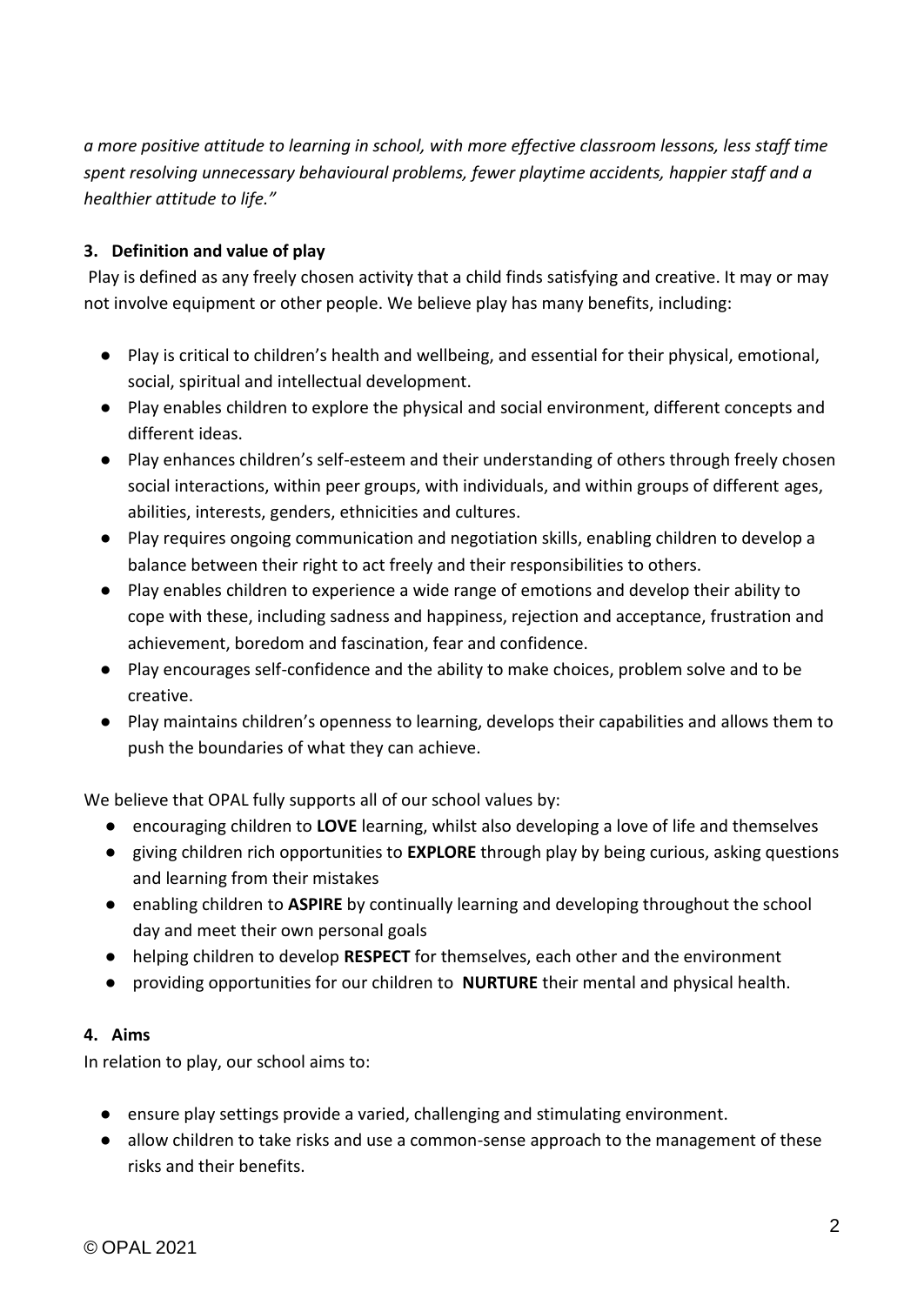- provide opportunities for children to develop their relationships with each other.
- enable children to develop respect for their surroundings and each other.
- aid children's physical, emotional, social, spiritual and intellectual development.
- provide a range of environments that will encourage children to explore and play imaginatively.
- provide a range of environments which will support children's learning across the curriculum and learning about the world around them.
- promote independence and teamwork within children.
- build emotional and physical resilience.

#### **5. Rights**

Our school recognises the UN Convention on the Rights of the Child, which includes *the right to play, recreation and leisure* (Article 31) and the *right of children to be listened to on matters important to them* (Article 12). We acknowledge that we have a duty to take these rights seriously and listen to children's views on their play.

Our School Parliament supports all pupils to have a voice in a wide variety of areas of school life, including their playtimes. Pupils' views are valued and acted upon so every child feels ownership of their school.

#### **6. Benefit and Risk**

*'Play is great for children's wellbeing and development. When planning and providing play opportunities, the goal is not to eliminate risk, but to weigh up the risks and benefits. No child will learn about risk if they are wrapped in cotton wool.'*

Managing Risk in Play Provision: An Implementation Guide (2012)

**The school will use the Health and Safety Executive guidance document** *'Children's Play and Leisure – Promoting a Balanced Approach'* **(September 2012-** Appendix 1**) as the principle value statement informing its approach to managing risk in play.** In doing so, the school will adopt a riskbenefit approach as detailed in *'Managing Risk in Play Provision: An Implementation Guide' (Appendix2).*

Risk-taking is an essential feature of play provision, and of all environments in which children legitimately spend time at play. Play provision aims to offer children the chance to encounter acceptable risks as part of a stimulating, challenging and managed play environment. In the words of the play sector publication 'Best Play', play provision should aim to *'manage the balance between the need to offer risk and the need to keep children and young people safe from harm' (Appendix 3)*.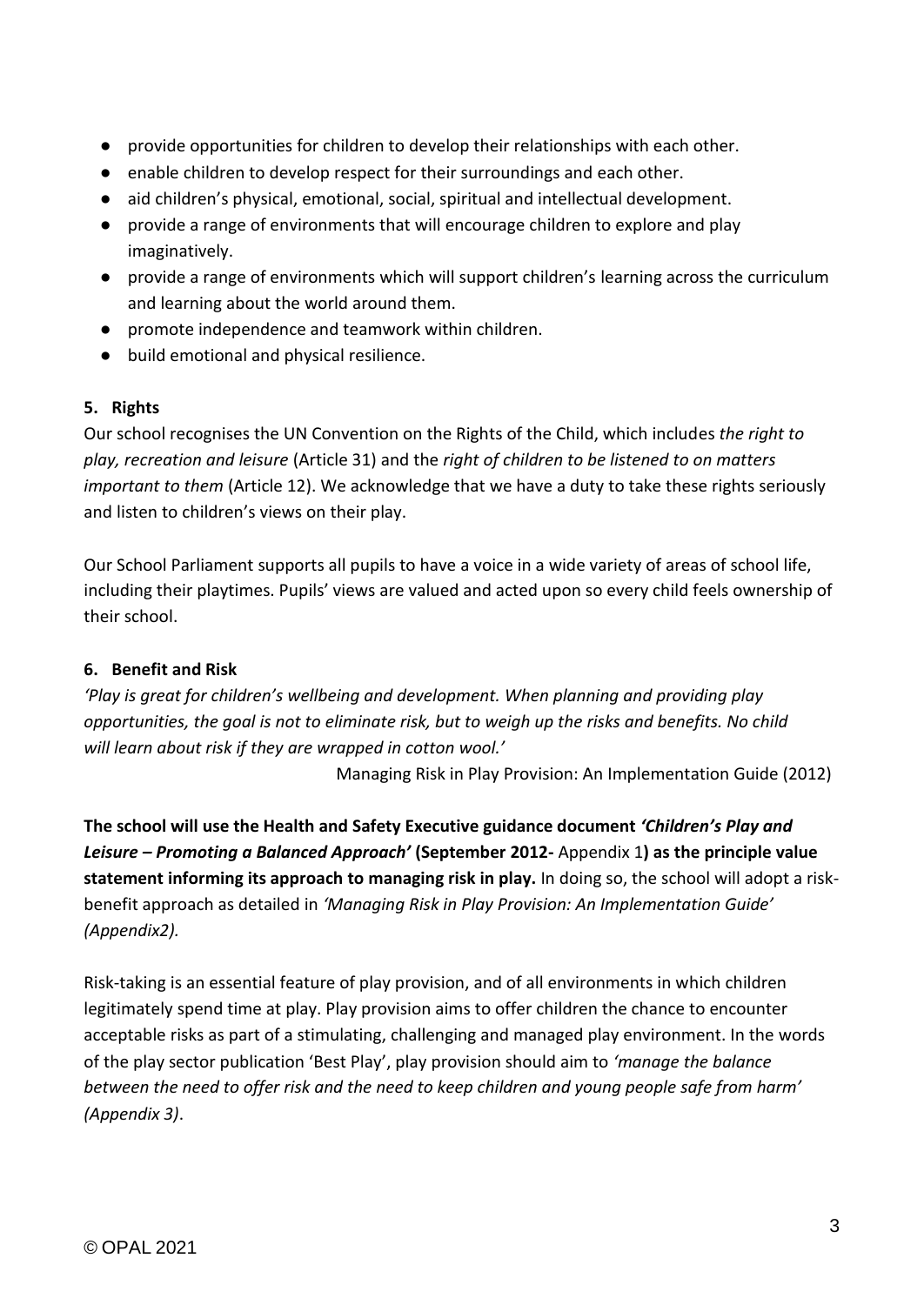In addition to standard risk-benefit assessments, the school will practice dynamic risk management with children, encouraging them to identify and manage risks in an environment where adults are present to support them.

For children to effectively learn through play, it is essential that they take risks within our supervised, secure environment and learn from the outcomes so they can then apply their learning independently outside school, when encountering a range of situations. Learning to manage risk is an essential element of one of our school values: **EXPLORE.** 

## **7. Supervision**

The law requires that children in school have supervision but for primary school playtimes there are no stated ratios. During the school day there should be one or more adults present outdoors. The school recognizes OPAL's three models of supervision: Direct, Remote and Ranging. Except for new children in Reception, the school does not believe direct supervision is possible or beneficial. Supervision will take remote and ranging models, so that children can quickly find an adult, and adults can patrol large sites to gain an awareness of the kinds of play and levels of risk likely to be emerging.

## **8. The adult's role in play**

The school will help children maximize the benefits they can gain from play by the provision of trained staff who are informed by, and work in accordance with, the Playwork Principles (Appendix 4). Staff will use and refer to these principles when appropriate interventions are needed, and ultimately will strive for facilitating an environment that nurtures children's self-directed play.

The playworker's core function is to create an environment that will stimulate children's play and maximise their opportunities for a wide range of play experiences. A skilled and experienced playworker is capable of enriching the child's play experience both in terms of the design and resources of the physical environment and in terms of the attitudes and culture fostered within the play setting. Playworkers are a channel of access to new materials and tools and they can act as a stimulus to children to explore and learn. They are also available to participate in the play if invited.

#### **9. Equality and diversity**

Through providing a rich play offer that meets every child's needs, we will ensure all children, regardless of age, gender, race, disability or other special needs, can develop and thrive, build strong relationships and enjoy school

#### **10. Environment**

We believe that a rich play setting should ensure that all children have access to stimulating environments that are free from unacceptable or unnecessary risks and thereby offer children the opportunity to explore for themselves through their freely chosen play.